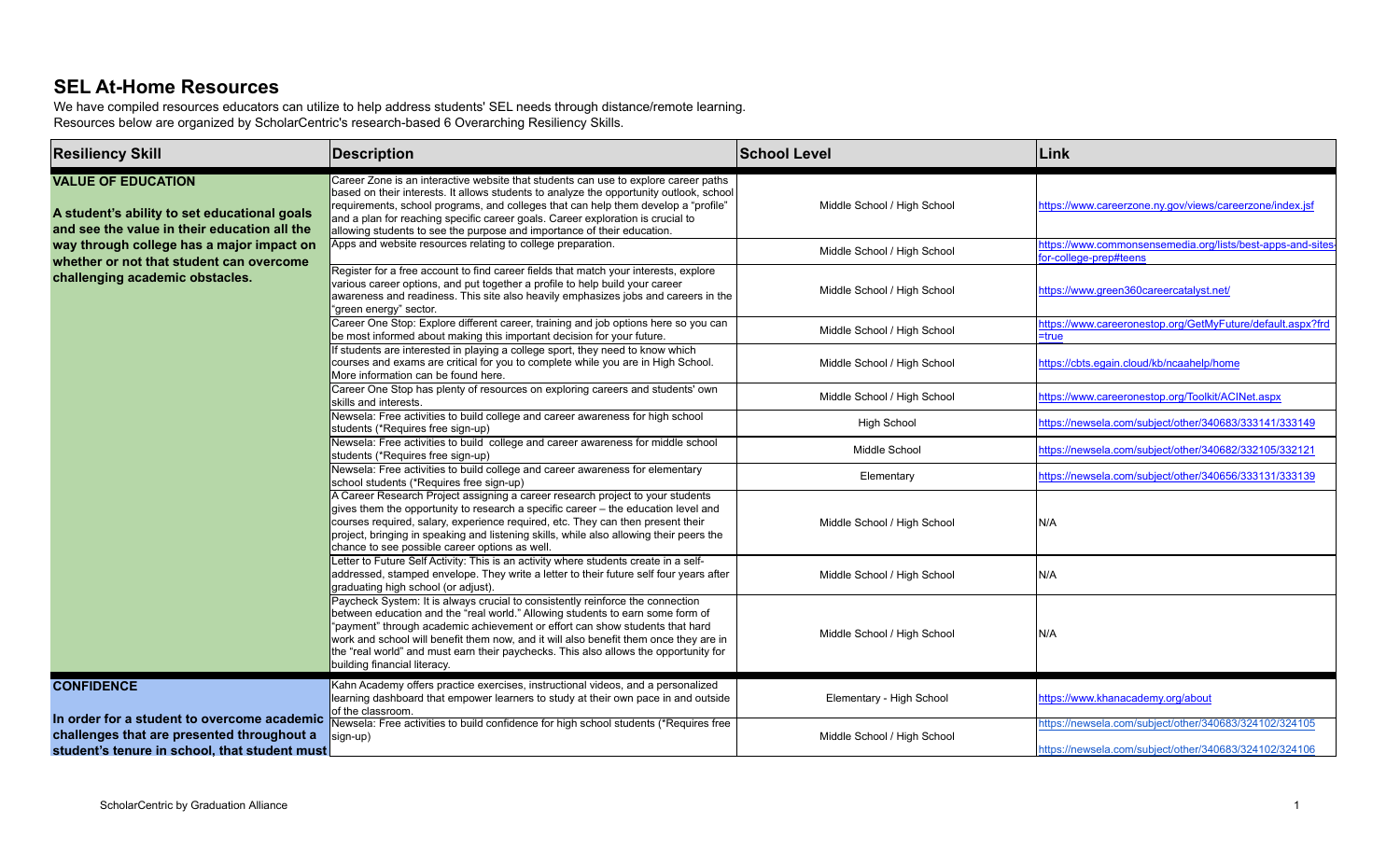| have a high degree of confidence and self-                                                                                                                                                                                                                                                                                                                                                                          | Newsela: Free activities to build confidence for middle school students (*Requires                                                                                                                                                                                                                                                                                                                                                                                               |                                                                     | https://newsela.com/subiect/other/340682/297819/319479                                                           |
|---------------------------------------------------------------------------------------------------------------------------------------------------------------------------------------------------------------------------------------------------------------------------------------------------------------------------------------------------------------------------------------------------------------------|----------------------------------------------------------------------------------------------------------------------------------------------------------------------------------------------------------------------------------------------------------------------------------------------------------------------------------------------------------------------------------------------------------------------------------------------------------------------------------|---------------------------------------------------------------------|------------------------------------------------------------------------------------------------------------------|
| efficacy. Often, when students lack                                                                                                                                                                                                                                                                                                                                                                                 | free sign-up)                                                                                                                                                                                                                                                                                                                                                                                                                                                                    | Middle School / High School                                         |                                                                                                                  |
| confidence with class material, test-taking                                                                                                                                                                                                                                                                                                                                                                         | Newsela: Free activities to build confidence for elementary school students                                                                                                                                                                                                                                                                                                                                                                                                      |                                                                     | https://newsela.com/subject/other/340682/297819/297854<br>https://newsela.com/subject/other/340656/324095/324099 |
| skills, and also in social situations, it is                                                                                                                                                                                                                                                                                                                                                                        | (*Requires free sign-up)                                                                                                                                                                                                                                                                                                                                                                                                                                                         | Elementary                                                          |                                                                                                                  |
| easier to give up rather than forge ahead.                                                                                                                                                                                                                                                                                                                                                                          |                                                                                                                                                                                                                                                                                                                                                                                                                                                                                  |                                                                     | https://newsela.com/subject/other/340656/324095/324098                                                           |
|                                                                                                                                                                                                                                                                                                                                                                                                                     | Downloadable free practice ACT tests to help students prep for ACT.                                                                                                                                                                                                                                                                                                                                                                                                              | Middle School / High School                                         | https://blog.prepscholar.com/printable-act-practice-tests-5-free                                                 |
|                                                                                                                                                                                                                                                                                                                                                                                                                     | <b>ACT Informational Resources.</b>                                                                                                                                                                                                                                                                                                                                                                                                                                              | Middle School / High School                                         | http://www.act.org/content/act/en/products-and-services/the-<br>act.html                                         |
|                                                                                                                                                                                                                                                                                                                                                                                                                     | Practice college essay preparation tips.                                                                                                                                                                                                                                                                                                                                                                                                                                         | Middle School / High School                                         | https://bigfuture.collegeboard.org/get-in/essays/3-ways-to-<br>approach-common-college-essay-questions           |
|                                                                                                                                                                                                                                                                                                                                                                                                                     | Information on how you can pay for college tuition, research your financial aid<br>options.                                                                                                                                                                                                                                                                                                                                                                                      | Middle School / High School                                         | https://studentaid.gov/h/apply-for-aid/fafsa                                                                     |
|                                                                                                                                                                                                                                                                                                                                                                                                                     | Quizlet is a free resource that allows students to brush up on their studies: "From<br>flashcards to help you learn francais, to games that make it easy to get a handle on<br>history, use a variety of tools to conquer any challenge."                                                                                                                                                                                                                                        | Elementary - High School                                            | https://quizlet.com/                                                                                             |
|                                                                                                                                                                                                                                                                                                                                                                                                                     | Resume Writing, Cover Letters, Interview - Tips Documents                                                                                                                                                                                                                                                                                                                                                                                                                        | Middle School / High School                                         | https://www.ccc.edu/colleges/malcolm-<br>x/departments/Documents/C2C%20Services.Online%20Guid<br>e.BKT.v3.pdf    |
|                                                                                                                                                                                                                                                                                                                                                                                                                     |                                                                                                                                                                                                                                                                                                                                                                                                                                                                                  |                                                                     | https://www.hcpss.org/f/newlanguages/docs/eng resumewriti<br>ng.pdf                                              |
| <b>CONNECTIONS</b>                                                                                                                                                                                                                                                                                                                                                                                                  | Facebook Messenger for Kids is designed to allow younger kids to stay connected<br>and interact with peers with easy adult supervision.                                                                                                                                                                                                                                                                                                                                          |                                                                     |                                                                                                                  |
| Research has shown that a child's sense of<br>connection to even one adult within their<br>school dramatically increases the likelihood<br>that the student will graduate. A student who<br>feels connected to their teachers and peers<br>is more likely to regularly attend school and<br>more likely to put forth effort in their classes<br>in order to maintain positive relationships<br>with their teachers. |                                                                                                                                                                                                                                                                                                                                                                                                                                                                                  | <b>Mostly Elementary</b>                                            | https://www.facebook.com/help/messenger-<br>app/213724335832452?helpref=about content                            |
|                                                                                                                                                                                                                                                                                                                                                                                                                     | Video Connection programs/applications can allow students to stay connected via<br>virtual meetings or hangouts. This will give your teachers and students online tools<br>such as Google Hangouts Meet for audio/video/screensharing meetings for classes<br>and individual tutorials, Google Drive for file sharing, and Google Classroom to put a<br>gradebook online in minutes. The Google Teacher Center has published tutorials for<br>teachers to help them get started. | Middle School / High School<br>with parent supervision / assistance | https://teachercenter.withgoogle.com/first-day-<br>trainings/welcome-to-classroom                                |
|                                                                                                                                                                                                                                                                                                                                                                                                                     | Device Free Family Dinners                                                                                                                                                                                                                                                                                                                                                                                                                                                       | Elementary - High School                                            | https://www.commonsensemedia.org/device-free-dinner                                                              |
|                                                                                                                                                                                                                                                                                                                                                                                                                     | Siblings - TV to watch together; a list by CommonSense Media.                                                                                                                                                                                                                                                                                                                                                                                                                    | <b>Mostly Elementary</b>                                            | https://www.commonsensemedia.org/lists/sibling-watch-<br>together-ty                                             |
|                                                                                                                                                                                                                                                                                                                                                                                                                     | Newsela: Free activities to build connections and relationship management skills for                                                                                                                                                                                                                                                                                                                                                                                             |                                                                     | https://newsela.com/subiect/other/340683/330717                                                                  |
|                                                                                                                                                                                                                                                                                                                                                                                                                     | high school students (*Requires free sign-up)                                                                                                                                                                                                                                                                                                                                                                                                                                    | <b>High School</b>                                                  | https://newsela.com/subject/other/340683/325544                                                                  |
|                                                                                                                                                                                                                                                                                                                                                                                                                     |                                                                                                                                                                                                                                                                                                                                                                                                                                                                                  |                                                                     | https://newsela.com/subject/other/340683/333141/333145                                                           |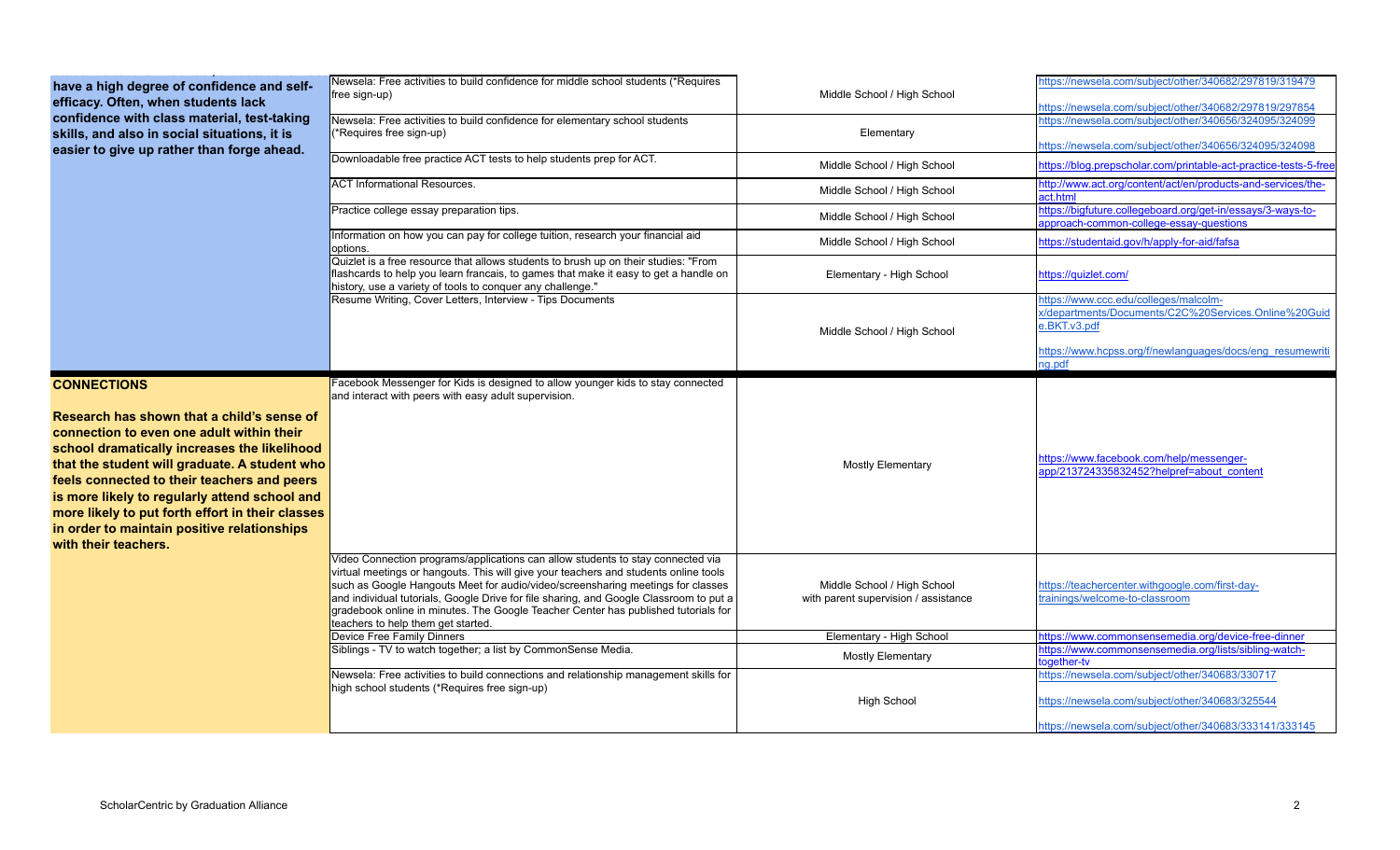|                                                                                                                                                                                                                                                                                                                                                                                                                                                                                                                                                                                                         | Newsela: Free activities to build connections and relationship management skills for<br>middle school students (*Requires free sign-up)<br>Newsela: Free activities to build connections and relationship management skills for                                                                                                                                                                                                                                                                                                                      | Middle School               | https://newsela.com/subject/other/340682/327437<br>https://newsela.com/subject/other/340682/327437<br>https://newsela.com/subject/other/340682/327437<br>https://newsela.com/subject/other/340656/330727 |
|---------------------------------------------------------------------------------------------------------------------------------------------------------------------------------------------------------------------------------------------------------------------------------------------------------------------------------------------------------------------------------------------------------------------------------------------------------------------------------------------------------------------------------------------------------------------------------------------------------|------------------------------------------------------------------------------------------------------------------------------------------------------------------------------------------------------------------------------------------------------------------------------------------------------------------------------------------------------------------------------------------------------------------------------------------------------------------------------------------------------------------------------------------------------|-----------------------------|----------------------------------------------------------------------------------------------------------------------------------------------------------------------------------------------------------|
|                                                                                                                                                                                                                                                                                                                                                                                                                                                                                                                                                                                                         | elementary school students (*Requires free sign-up)                                                                                                                                                                                                                                                                                                                                                                                                                                                                                                  | Elementary                  | https://newsela.com/subject/other/340656/332112<br>https://newsela.com/subject/other/340656/333131/333135                                                                                                |
|                                                                                                                                                                                                                                                                                                                                                                                                                                                                                                                                                                                                         | Share Circles are often a part of a school's Advisory or Homeroom classes.<br>Sometimes known as a "Circle of Power and Respect" or CPR, students are<br>encouraged to share on a regular basis with their peers on a range of topics.<br>Students can ask questions following sharing, and this can lead to some authentic<br>discussions. This can also be a good time to focus on social soft-skills, for example,<br>by incorporating a "greeting" routine where students greet their peers. This is<br>something that can also be done at home. | Elementary - High School    | https://www.originsonline.org/developmental-designs/circle-<br>power-and-respect                                                                                                                         |
|                                                                                                                                                                                                                                                                                                                                                                                                                                                                                                                                                                                                         | Collaborative Art Projects: These can not only serve to beautify your a students<br>home, but it can really bring students/families/siblings together having them work<br>cooperatively for a single focus. Make sure these art pieces are on display where<br>they can be seen on a daily basis, and highlight the group's progress as it goes<br>along.                                                                                                                                                                                            | Elementary - High School    | N/A                                                                                                                                                                                                      |
| <b>STRESS</b><br>In order to overcome obstacles in life, a<br>person must possess the ability to manage<br>stress. The same is true for students. What<br>do your students perceive as "stressors"<br>when it comes to their academic abilities and<br>social interactions? Outside of school, do<br>students worry about where their next meal<br>might come from, or whether their parents<br>have enough money? Some students take<br>on the financial stress of their parents or<br>other adults close to them. These areas of<br>stress can begin to impede students<br>academically and socially. | Organization and planning tips for helping students manage time.                                                                                                                                                                                                                                                                                                                                                                                                                                                                                     | Elementary                  | https://www.scholastic.com/parents/family-life/social-<br>emotional-learning/social-skills-for-kids/12-ways-to-develop-<br>your-childs-organizational-skills.html                                        |
|                                                                                                                                                                                                                                                                                                                                                                                                                                                                                                                                                                                                         | Apps for helping students stay focused and organized.                                                                                                                                                                                                                                                                                                                                                                                                                                                                                                | Elementary - High School    | https://www.commonsensemedia.org/lists/apps-to-help-kids-<br>tav-focused                                                                                                                                 |
|                                                                                                                                                                                                                                                                                                                                                                                                                                                                                                                                                                                                         | 7 Habits of Highly Effective Teens: This book by Steven Covey is a self-help guide<br>that can be used with students to help them build organizational skills, responsibility<br>skills, and manage stressful situations they may face.                                                                                                                                                                                                                                                                                                              | Middle School / High School | https://www.academia.edu/19608126/The 7 Habits of Highl<br><b>Effective Teen</b>                                                                                                                         |
|                                                                                                                                                                                                                                                                                                                                                                                                                                                                                                                                                                                                         | Lunch Doodles with Mo: Free guided drawing activities for kids                                                                                                                                                                                                                                                                                                                                                                                                                                                                                       | <b>Mostly Elementary</b>    | https://www.kennedy-center.org/education/mo-willems/                                                                                                                                                     |
|                                                                                                                                                                                                                                                                                                                                                                                                                                                                                                                                                                                                         | Physical Activity: It is important that students have designated times to get up and<br>move in order to release some energy so they can refocus their attention when<br>needed. They need time to "play." This can come in many forms: games in Advisory,<br>intramural sports, dedicated brain break times, etc. Not only does this help reduce<br>stress, but it also encourages healthy habits.                                                                                                                                                  | Elementary - High School    | https://www.actionforhealthykids.org/covid-19-resources-<br>physical-activity-nutrition-more/                                                                                                            |
|                                                                                                                                                                                                                                                                                                                                                                                                                                                                                                                                                                                                         | Financial literacy activities and resources                                                                                                                                                                                                                                                                                                                                                                                                                                                                                                          | Elementary - High School    | https://www.fdic.gov/consumers/education/torc/index.html                                                                                                                                                 |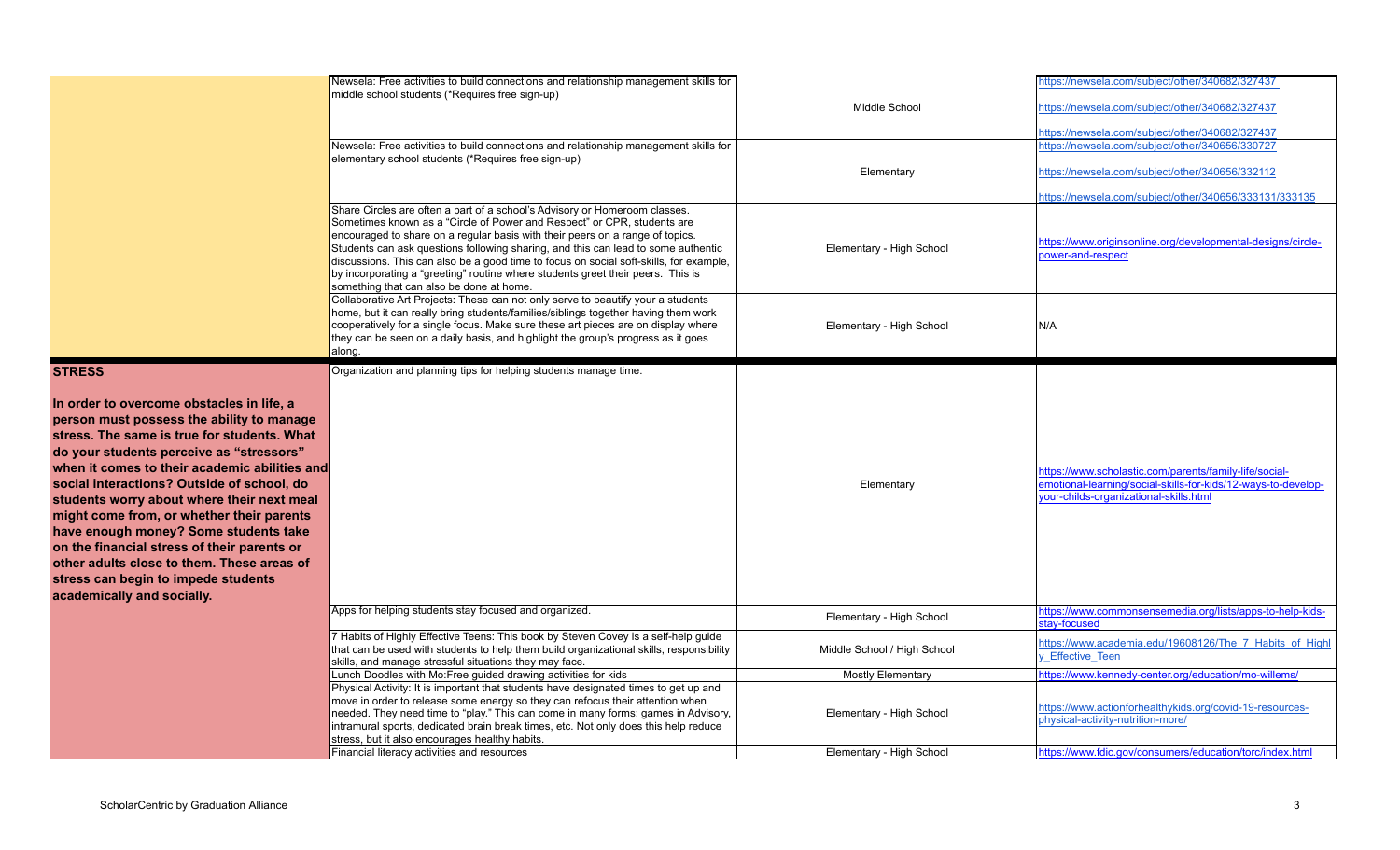|                                                                                                                                               | Brain Breaks: Students are asked to sit and pay attention for long time periods in<br>school. "Brain Breaks" are a popular research-based intervention for reducing<br>students' stress levels during class by allowing students' brains a short, fun break<br>from working to absorb new information during class. These quick games often<br>involve working with peers, and can also involve problem-solving. Brain Break<br>activities are readily available for students of all ages on the Internet.  | Elementary - High School    | https://www.edutopia.org/blog/brain-breaks-focused-attention-<br>practices-lori-desautels<br>https://www.edutopia.org/article/activities-prime-brain-learning |
|-----------------------------------------------------------------------------------------------------------------------------------------------|-------------------------------------------------------------------------------------------------------------------------------------------------------------------------------------------------------------------------------------------------------------------------------------------------------------------------------------------------------------------------------------------------------------------------------------------------------------------------------------------------------------|-----------------------------|---------------------------------------------------------------------------------------------------------------------------------------------------------------|
|                                                                                                                                               | GoNoodle engages 14 million kids every month with movement and mindfulness<br>videos created by child development experts. Available for free at school, home, and<br>everywhere kids are.                                                                                                                                                                                                                                                                                                                  | <b>Mostly Elementary</b>    | https://www.gonoodle.com/                                                                                                                                     |
|                                                                                                                                               | Newsela: Free activities to help with stress management skills for high school<br>students (*Requires free sign-up)                                                                                                                                                                                                                                                                                                                                                                                         | <b>High School</b>          | https://newsela.com/subject/other/340683/327417/327430<br>https://newsela.com/subject/other/340683/327417/327421                                              |
|                                                                                                                                               | Newsela: Free activities to help with stress management skills for middle school<br>students (*Requires free sign-up)                                                                                                                                                                                                                                                                                                                                                                                       | Middle School               | https://newsela.com/subject/other/340682/325558/325565<br>https://newsela.com/subject/other/340682/325558/325561                                              |
|                                                                                                                                               | Newsela: Free activities to help with stress management for elementary school<br>students (*Requires free sign-up)                                                                                                                                                                                                                                                                                                                                                                                          | Elementary                  | https://newsela.com/subject/other/340656/326893/326901<br>https://newsela.com/subject/other/340656/326893/456286                                              |
|                                                                                                                                               |                                                                                                                                                                                                                                                                                                                                                                                                                                                                                                             |                             | https://newsela.com/subject/other/340656/326893/326896                                                                                                        |
| <b>HEALTH AND WELL BEING</b>                                                                                                                  | Be sure to share with your students and parents school locations where free meals<br>can be picked up for students in your area.                                                                                                                                                                                                                                                                                                                                                                            | Elementary - High School    | Internet Search: school lunch pickup locations near me                                                                                                        |
| Students need to be healthy, well-fed, well-<br>rested, and emotionally stable in order to be                                                 | NY Times article on "5 Ways to Help Teens Manage Anxiety about the Coronavirus"                                                                                                                                                                                                                                                                                                                                                                                                                             | Elementary - High School    | https://www.nytimes.com/2020/03/11/well/family/coronavirus-<br>teenagers-anxiety.html                                                                         |
| successful in school. It is important to look<br>at the levels of psychological and emotional<br>distress experienced by a student. Living in | Crisis Resources: Provide local crisis reporting and prevention resources for your<br>students. MentalHealth.gov and Crisis Call Center (http://www.crisiscallcenter.org)<br>can be good resources to have available for students who may need help with<br>feelings of depression, substance abuse, sexual assault, or other crises.                                                                                                                                                                       | Elementary - High School    | http://www.crisiscallcenter.org                                                                                                                               |
| situations characterized by high cumulative                                                                                                   | Apps for children geared towards meditation, mindfulness, and relaxation.                                                                                                                                                                                                                                                                                                                                                                                                                                   | <b>Mostly Elementary</b>    | https://www.commonsensemedia.org/lists/meditation-apps-for                                                                                                    |
| risk can result in chronic stress and health                                                                                                  | Seize the Awkward: Interactive website for teens regarding mental health.                                                                                                                                                                                                                                                                                                                                                                                                                                   | Elementary - High School    | https://seizetheawkward.org/#what-is-seize-the-awkward                                                                                                        |
| concerns.                                                                                                                                     | Newsela: Free activities focused on healthy habits for elementary school students<br>*Requires free sign-up)                                                                                                                                                                                                                                                                                                                                                                                                | Elementary                  | https://newsela.com/subject/other/340656/326893/326902                                                                                                        |
|                                                                                                                                               | OK2TALK is a community where teens and young adults struggling with mental<br>health conditions can find a safe place to talk about what they're experiencing by<br>sharing their personal stories of recovery, tragedy, struggle or hope. Anyone can add<br>their voice by sharing stories, poems, inspirational quotes, photos, videos, song<br>lyrics and messages of support in a safe, moderated space. We hope this is the first<br>step towards helping you get the support you need to feel better. | Middle School / High School | https://ok2talk.org/                                                                                                                                          |
|                                                                                                                                               | A website with information and tips about reducing anxiety related specifically to<br>Covid 19                                                                                                                                                                                                                                                                                                                                                                                                              | Middle School / High School | https://www.virusanxiety.com/take-care                                                                                                                        |
|                                                                                                                                               | BrainPOP: BrainPOP was founded in 1999 by Dr. Avraham Kadar as a creative way<br>to explain difficult concepts to his young patients. Today, they are a trusted learning<br>resource supporting core and supplemental subjects, reaching millions of learners<br>worldwide.                                                                                                                                                                                                                                 | Elementary - High School    | https://www.brainpop.com/health/                                                                                                                              |
|                                                                                                                                               | Resources for creating calmness                                                                                                                                                                                                                                                                                                                                                                                                                                                                             | Elementary - High School    | https://www.calm.com/blog/take-a-deep-breath                                                                                                                  |
|                                                                                                                                               | Newsela: Free activities to build emotional awareness and mindfulness skills for high<br>school students (*Requires free sign-up)                                                                                                                                                                                                                                                                                                                                                                           | <b>High School</b>          | https://newsela.com/subject/other/340683/324102/324104<br>https://newsela.com/subject/other/340683/324102/324103                                              |
|                                                                                                                                               | Newsela: Free activities to build emotional awareness and mindfulness skills for<br>middle school students (*Requires free sign-up)                                                                                                                                                                                                                                                                                                                                                                         | Middle School               | https://newsela.com/subject/other/340682/297819/297853<br>https://newsela.com/subject/other/340682/297819/297852                                              |